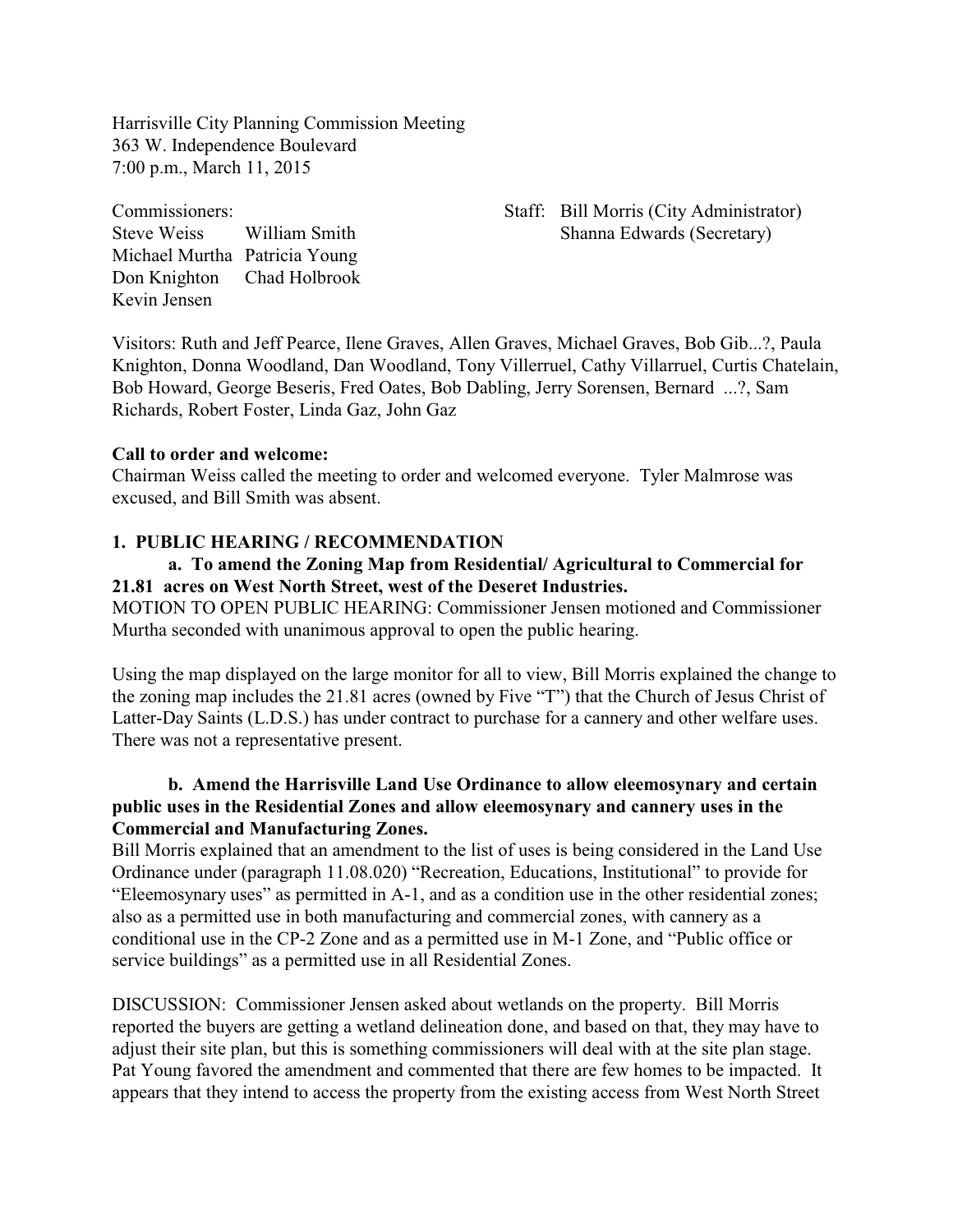Harrisville City Planning Commission Meeting -March 11, 2015 **Page 2** 

behind the Deseret Industries Building. She said she does not see this as creating a traffic problem. Commissioner Holbrook referred to the little strip from West North Street just to the west of the homes. Bill Morris explained that when the applicant applied for zoning they asked for the whole parcel and that strip is part of the parcel. He does not know if they intend to loop traffic flow by using that as an access, but that will all be brought out during the site plan process. Commissioner Holbrook asked about the church's current operations location on Lincoln Avenue, and Bill Morris replied that city staff was told the services they have there will eventually all be moved to this location.

## *Public Comments:* None

MOTION TO CLOSE THE PUBLIC HEARING: Commissioner Young motioned and Commissioner Knighton seconded with unanimous approval to close the public hearing.

MOTION: Commissioner Young motioned to recommend the amendment to the Zoning Map for Residential/ Agricultural to Commercial for 21.81 acres on West North Street, west of the Deseret Industries, and recommend the Land Use Ordinance be amended to allow eleemosynary and certain public uses in the Residential Zones and allow eleemosynary and cannery uses in the Commercial and Manufacturing Zones. Commissioner Murtha seconded the motion and voting was unanimous.

# **2. PUBLIC HEARING / RECOMMENDATION concerning adoption of a proposed overall new updated General Plan Map for Harrisville City**.

MOTION OPEN THE PUBLIC HEARING: Commissioner Jensen motioned and Commissioner Knighton seconded with unanimous approval to open the public hearing.

Bill Morris used the computer mouse arrow to point out areas on the proposed map, displayed on the large monitor screen, that differ from the current map. These changes include extending commercial on Washington Boulevard, adding some commercial on the frontage of Highway 89, extending other commercial including the area just presented for commercial expansion for the L.D.S. Church, and open space areas where there are wetland and habitat issues. This is the overall General Plan Map for the city, and the city continues to update elements of the plan which include the transportation element, trails element, sensitive lands overlay, and others.

### *Public comments:*

Ruth Pearce (295 E. 1150 N.) pointed out a strip A-1 to O-1 of open space by the city park. Bill Morris added that all detention basins and city park areas are being shown on the map as open space.

MOTION TO CLOSE THE PUBLIC HEARING: Commissioner Murtha motioned and Commissioner Holbrook seconded with unanimous approval to close the public hearing.

Bill Morris explained that the project management staff including himself, Jeff Pearce as city council representative, a representative of the planning commission, the city engineer, public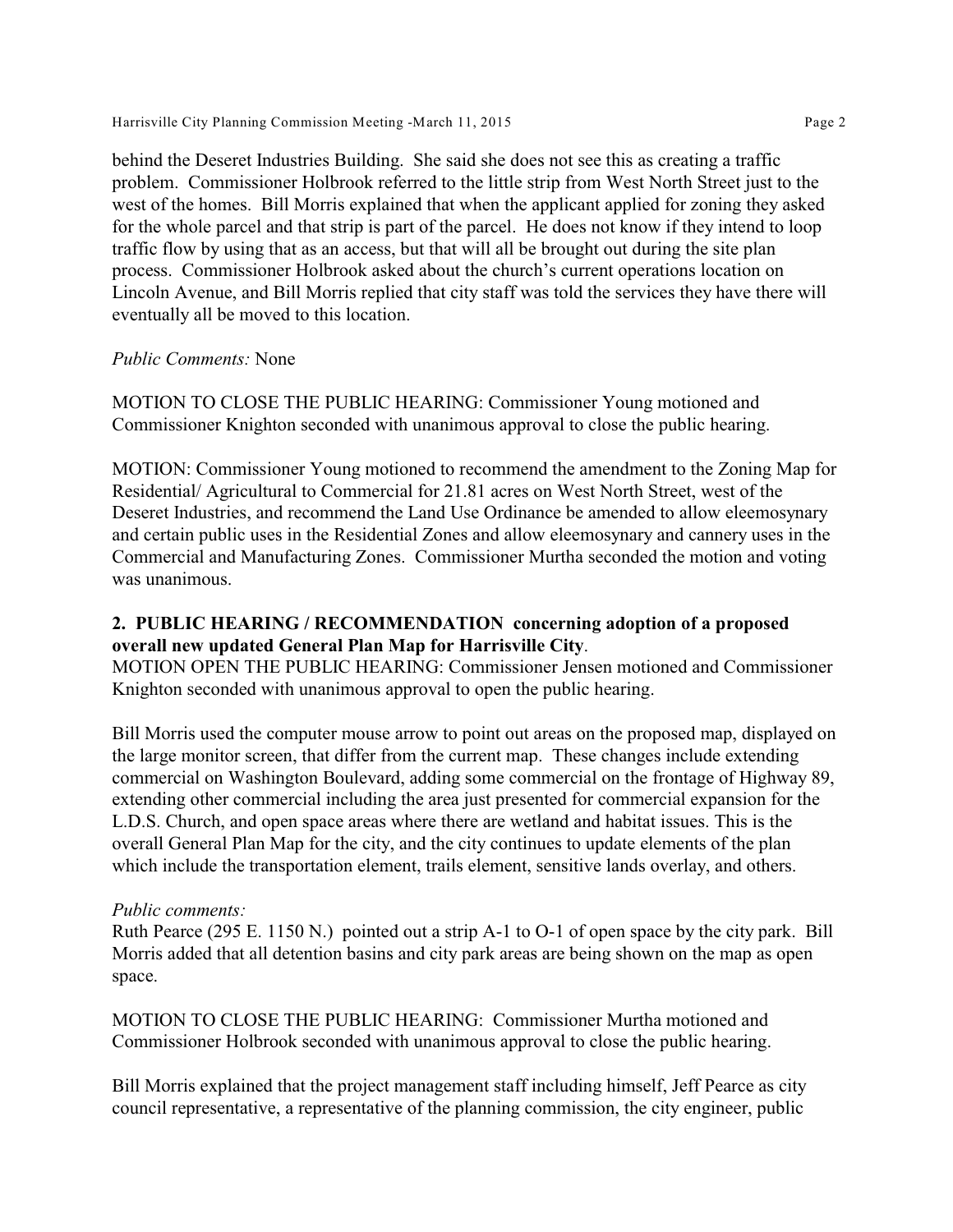works director, and others, helped develop the map. He explained some of the thought processes that went into expanding the commercial. Commissioner Murtha reported that a 23.69 acre parcel (part of Hart subdivision) is for sale, and he questioned if the open space area included on the proposed General Plan Map would extend onto that property. Bill Morris stated that it has not been zoned open space, but the open space area designated may affect that property. The open space areas shown on the map follow those areas with wetland and flood plain issues, and include critical habitat. He explained that the General Plan Map is a guide for the future that can help identify what is proposed when applications do come in. Commissioner Murtha said he talked to the broker for the 23.69 acres who told him he has received interest in industrial or commercial, no high density, but there has been interest in subdividing into one or two acre lots. Bill Morris said that the area would qualify under the cluster subdivision concept which is a way of keeping homes outside the wetlands conservation easement or open space. Commissioner Young commented that putting homes in wetland areas is not a good investment.

MOTION: Commissioner Jensen motioned to recommend the city council adopt the 2015 General Plan Map amendment as presented. The motion was seconded by Commissioner Young, and voting was unanimous.

# **3. PUBLIC HEARING / ACTION on a conditional use application from Premier Choice Auto LLC for used auto sales at 1529 N. Washington Boulevard.**

MOTION TO OPEN THE PUBLIC HEARING: Commissioner Murtha motioned and Commissioner Holbrook seconded with unanimous approval to open the public hearing.

Bill Morris stated that the applicant wants to put a used car lot on the site. The site plan presented with the application shows sales and customer parking areas. Planning commission may want to ask what he is planning with landscaping, and any if he is making any changes to the building.

Robert Foster representing Premier Choice Auto explained they propose to use the property at that location for a car dealership selling used cars, not to include mechanical work. They are only making small changes to the existing site. In the front area which is overgrown with weeds, they plan putting in landscape bark. Commissioner Knighton mentioned the landscape ordinance requirements. Bill Morris said that landscaping will probably be maintained as it exists since this may be grand fathered. Mr. Foster indicated that the lighting is sufficient. Commissioner Murtha inquired about a snow removal plan. Mr. Foster said snow removal will depend on where they put the cars, but they will probably stack snow in the back corner on the north side, next to the building. Robert Foster said they will not be changing the fencing. The present chainlink fence on the south side looks like it is falling down, and he stated that they will repair or match the existing fencing.

### *Public comments:* None

MOTION TO CLOSE THE PUBLIC HEARING: Commissioner Young motioned and Commissioner Murtha seconded with unanimous approval to close the public hearing.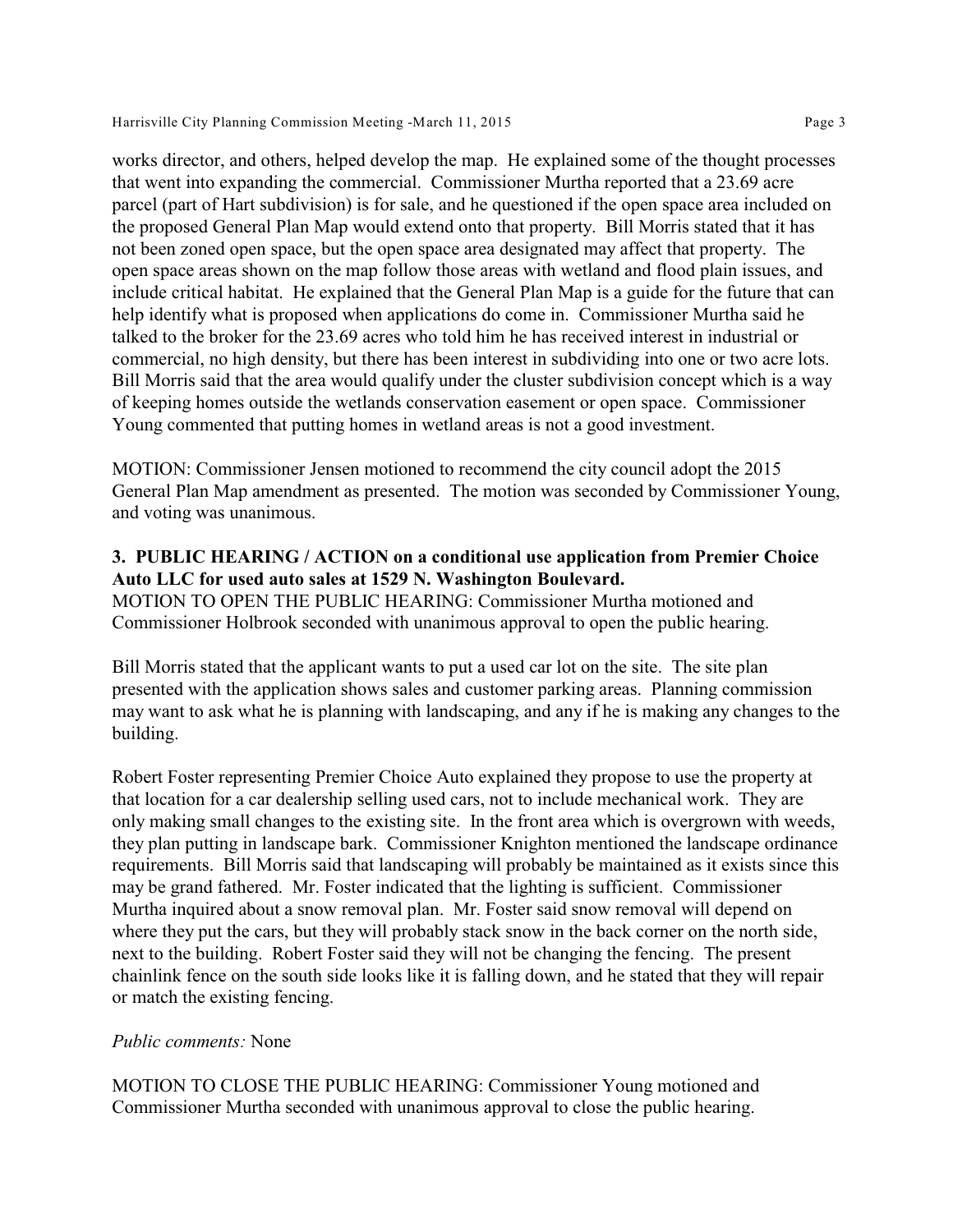Bill Morris said that commissioners can set forth the condition volunteered by the applicant that no maintenance, mechanical work can be done on site, and that the applicant meets the requirements of the city code for site it is located on.

MOTION: Commissioner Murtha motioned to approve a conditional use application from Premier Choice Auto LLC for used auto sales at 1529 North Washington Boulevard, with conditions as set forth by the planning commission and staff. Commissioner Young seconded the motion and voting was unanimous.

Bill Morris explained that there is a ten-day appeal period. If no appeal is filed, the applicant can come in and receive the permit and apply for business license.

## **4. PUBLIC HEARING / RECOMMENDATION for preliminary site plan for C. LeVere Chatelain three lot subdivision (two lots located at the east end of 2425 North, one lot on 2550 North.)**

MOTION TO OPEN THE PUBLIC HEARING: Commissioner Jensen motioned and Commissioner Young seconded with unanimous approval to open the public hearing.

Bill Morris referred to the site plan showing on the large monitor. He explained utilities on 2550 North are available to Lot 1, but a deferral agreement with Pleasant View City will be required deferring improvements on 2550 North. Lots 2 and 3 will front on the proposed cul-de-sac extension of 2425 North which will be the responsibility of the developer to construct. Some of the utilities are already stubbed in for extension into the cul-de-sac. Bill Morris reviewed the items on the most recent letter from the city engineer dated March 10, 2015. He mentioned there has already been some inter-city coordination with Pleasant View on issues with 2550 North.

RESPONSE: Ilene Chatelain Graves said she is the trustee of the trust which includes this land left by their father after his death to her and her two siblings. The proposed subdivision is how they plan to divide the property among the three. She said that she plans to build a home and live on Lot 3. Lots 1 and 2 will go to her siblings and will probably be sold in the future. She realizes they are responsible to develop the cul-de-sac which provides required frontage to Lots 2 and 3, and that approval of the land dedication including deferral of public improvements on 2550 North for the front parcel (Lot 1) must be coordinated with Pleasant View City, and she has made arrangements to meet with them.

### *Public comments:*

Tony Villarruel, 340 W. 2425 N. (Lot 27 R Majestic View Subdivision)

He bought his house before the Majestic View developer fenced the subdivision. His property line markers are 13 inches beyond where the developer put the fence. He would like to gain the 13 inches back. He is also concerned about building height. Bill Morris said that the maximum height restriction is 35 feet, and he will address the fence after the public hearing.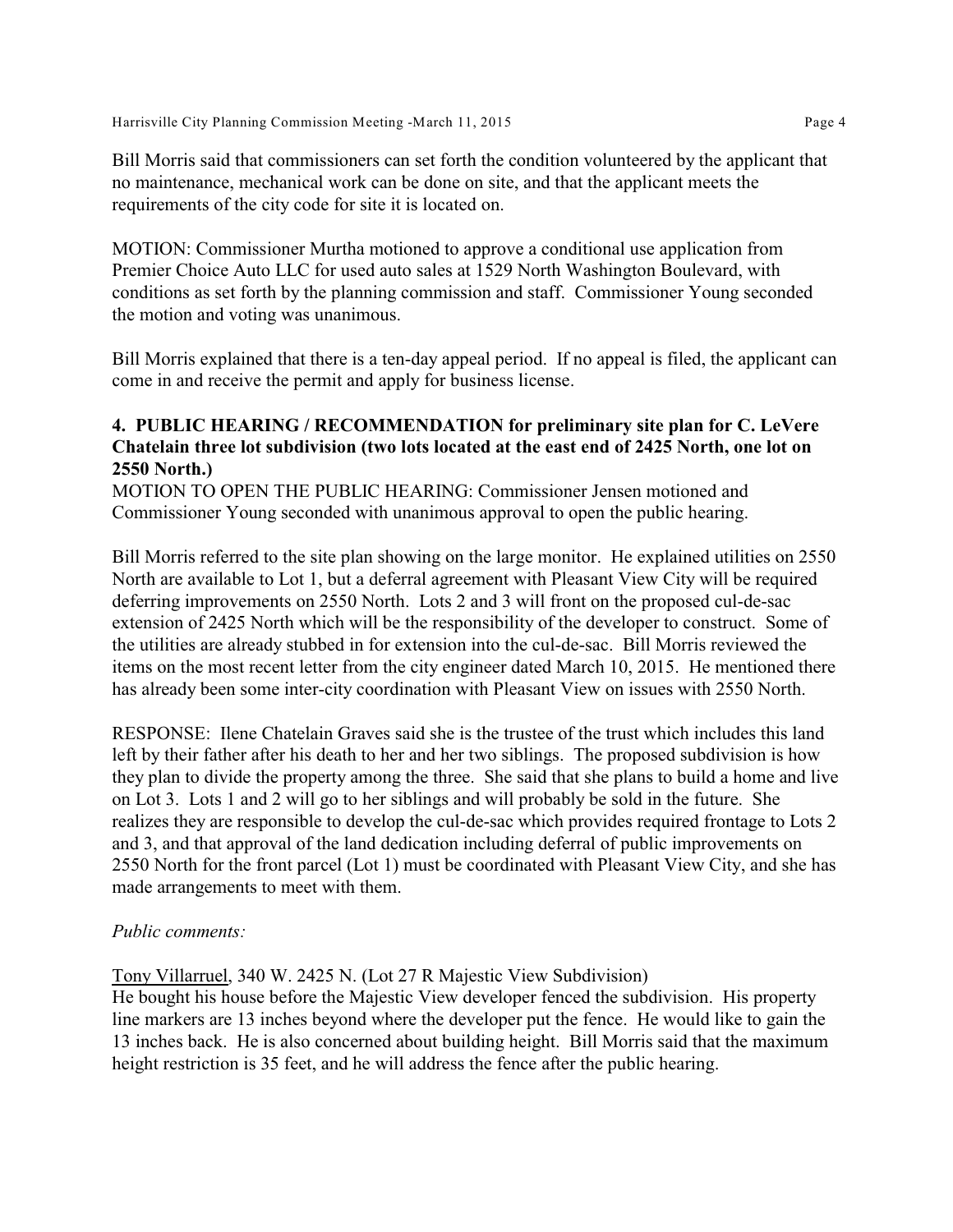Bob Dabling, 174 Cambridge (President of Cottages Home Owners Association, HOA)

He mentioned concern about water drainage issues, and if development of this property will impact The Cottages SAP western boundary.

### Fred Oates, 2459 Dorchester

He said he appreciated the newsletter including notice of the public hearing, but residents in The Cottages only received it this afternoon. He feels that some residents should have been personally notified. His concern is that Bona Vista Water put in a separate meter so that this development is not connected to the line from the Cottages. He mentioned billing problems the HOA has had with New Towne Square on the east that is on the same their same meter, and they do not want to be responsible for this development's water as well. He commented that another cul-de-sac probably does not find favor with the city maintenance director. On the south end of Dorchester is a retention pond. It has a chain link fence on the border of this property. Fencing is vinyl up to the retention pond. He does not want the chain link fence removed unless they replace it with vinyl. He also mentioned that this development should control any storm water the development generates.

RESPONSE: Mrs. Graves said that the final plan she is presenting at project management meeting tomorrow has drainage shown. She plans to build on Lot 3 which is where the detention area of The Cottages is located, and she will make sure safety issues with the detention area are not violated, and she will take care of storm water drainage so it does not spill over into The Cottages or the Majestic View.

MOTION TO CLOSE PUBLIC HEARING: Commissioner Young motioned and Commissioner Knighton seconded with unanimous approval to close the public hearing.

Bill Morris addressed the fence on lot 27R in Majestic View which seems to be a boundary offset. He explained this may be a case of what is called "boundary acquiescence" where the fence line becomes the boundary line after 10 years. He said that the city does not get into property disputes, but rather tries to facilitate resolutions. The city engineer and developer's engineer will look at it and try to medicate the disputed line at project management meeting tomorrow. Bill Morris said the property was thoroughly surveyed and the topography is shown on the plan. There appears to be no problem with the grading of the site. It will not drain into The Cottages unless the grading is significantly changed. He mentioned there is a little pocket where grading is close near Lot 28R in The Cottages, and Chatelain Lot 2 may need to raise the elevation some there. Lot three appears to drain into the cul-de-sac. Buyers of the lots may change the grading which could screw it all up, but grading as shown on the plat is acceptable. The Bona Vista Water line extension ends in the cul-de-sac. The lateral for these lots will end in the cul-de-sac. He said he will provide a copy of the plan to The Cottages HOA. The detention basin fence should remain as it is. Bill Morris suggested that with so few items on the city engineer's letter of March 10, 2015, the planning commission can consider giving preliminary and final recommendation in one action. It was also noted that the A-1 lots only allow single family homes, and the lots where large enough are allowed to have animals.